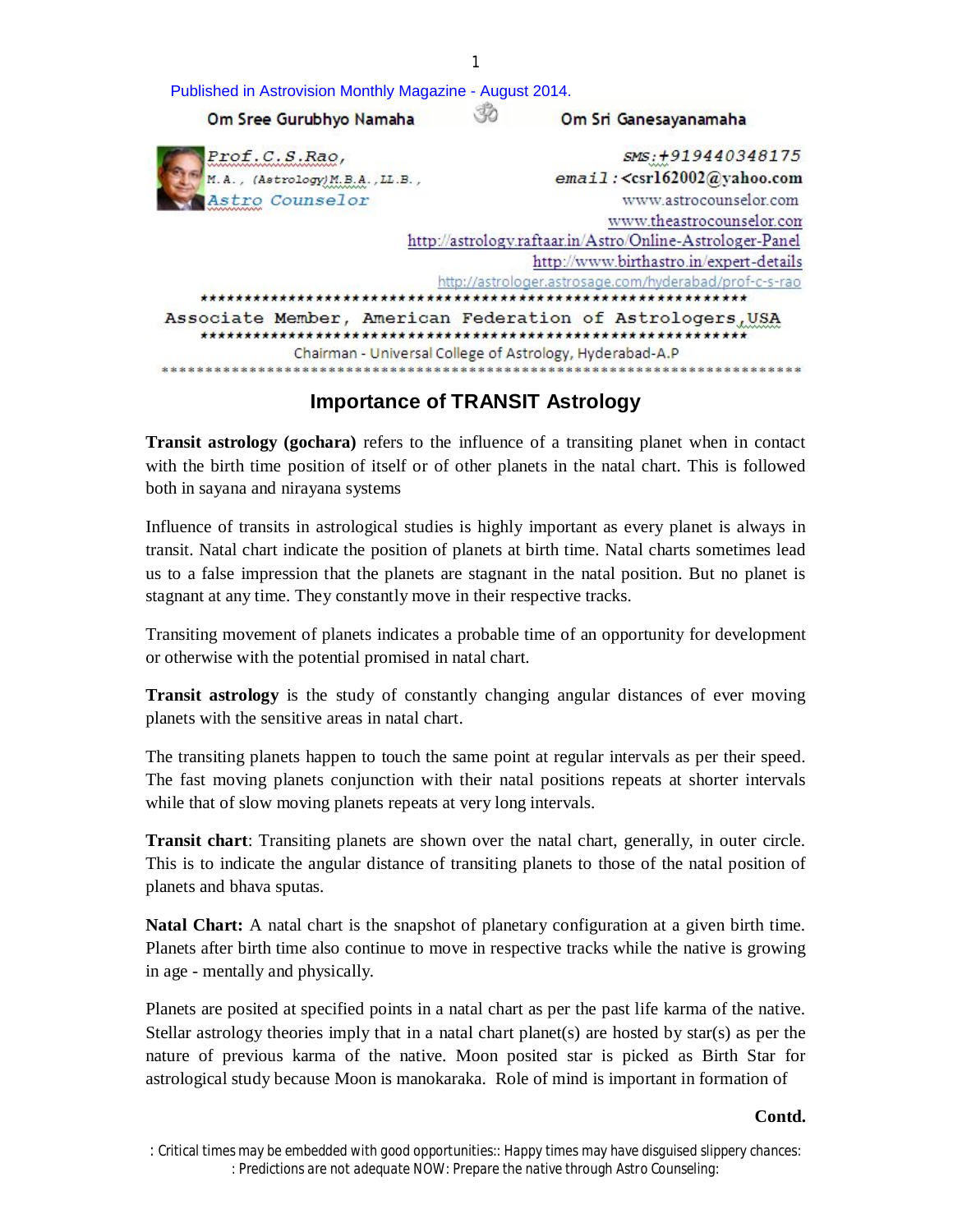present life events. Mind is the threshold for the entry of previous life events in to this life. Negative feelings of mind like envy, jealous, anger, revenge etc., are the entry time symptoms of past life bad karma influence.

Natal chart is a zodiac of 360 degrees spread in 12 signs with 12 bhava sputas and 12 planetary sputas. Here, planets are taken as 12 including the Nodes and Uranus, Neptune and Pluto.

Natal chart is analyzed on the basis of Graha Tatwa plus Bhava Tatwa and Rasi tatwa. The analysis is focused on the position of planet in a bhava and the rasi behind such a position.

**Sensitive areas in Natal chart:** Out of 360<sup>0</sup> of Zodiac the sensitive areas are only 24 points i.e., 12 bhava sputas and 12 graha sputas.

In advanced theories some points like sahamas, brigu bindu, mid points etc are also considered as sensitive areas in natal chart. These points are arrived as per certain formulae and marked in natal chart.

**Sensitive time:** The sensitive time is the time when a transiting planet **contacts/aspects** a **sensitive area** in natal chart.

**Contacts (aspects and conjunctions):** Contact of transiting planet with the sensitive area in natal chart is in many ways e.g., aspects or conjoins the natal position of all planets. Conjunction is rapt and wide. Here consider the aspects of both Vedic and Western astrology.

Natal chart indicate the opportunities and strengths of the native. Transit charts indicate the time of fructification of events as per the favorable and unfavorable angular distances of the transiting planets to sensitive areas in natal chart.

*Caution:* Transiting planets by NO MEANS are capable of giving any extra benefits than what is promised in the natal chart.

## **Transit astrology (gochara) is of different types – Some of them are given below.**

- 1. **Lunar gochara** Based on sign wise distance of transiting planets from the natal sign position of Moon in natal chart.
- 2. **Tarabalam** based on the distance of transiting moon posited star from the birth star in natal chart. Mostly used in election astrology.
- 3. **Chandra ashtamam** based on the sign wise distance of transiting moon from the Moon occupied sign in natal chart. Mostly used in election astrology.
- 4. **Sadesati, kanataka sani periods** based on the distance of transiting Saturn posited sign from the moon posited sign in natal chart.
- **5. Lagna Gochara:** Deals with the sign wise distance of transiting planets from the lagna sign in natal chart.
- **6. Stellar Gochara:** Deals with the distances between the stellar positions of transiting planets from the birth star in natal chart.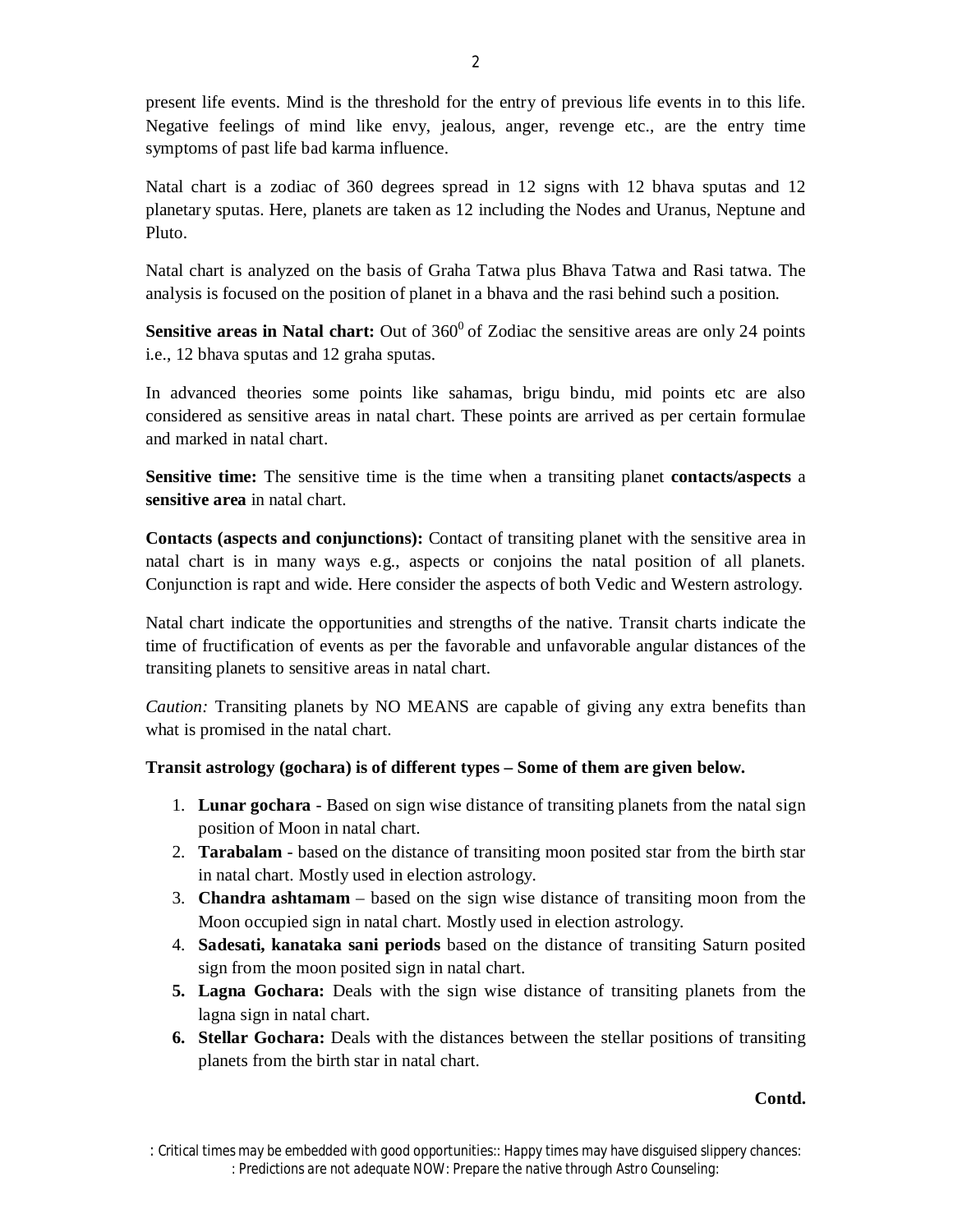- **7. Ashtaka Vargu:** Kakshas and bindus in natal chart indicate the transit results. Strength of the transiting planet is dependent on the Kakshas occupied in transits as well as the bindus in each Kaksha in natal chart.
- **8. Tajaka System –** Vashapala chart is cast as per the sun position in transit. Natal chart is progressed in time. The distance of transiting planets in that year and the Sahama points in Varshapal chart are used for further analysis. This is somewhat similar to the Progression charts made very year in Western system of astrology. Progression charts made in Western astrology or Varshpal charts in Tajaka system indicate the psychological developments occurred by that age within the native. In a way they supplement the study of natal charts.
- **9. KP system –** for fine tuning of the transit results the position of transiting planets in all 249 subs in  $360^{\circ}$  are studied.
- 10. **Vimshottari Dasa system adopted** in the Vedic astrology is based on the presumption of progression of natal MOON position. Progression of Moon concept is somewhat similar concept of Sun progression in Western astrology.

### **Suggested mode of study in transit astrology**

**Main concept** in all the transit studies is to see the **angular distances** of transiting planets to the **sensitive areas** in natal chart just to arrive at the **sensitive time.** In view of this main concept the following methods are suggested to always begin a study of transit influence on the sensitive areas in natal chart.

- **1.** Observe the natal positions of 12 bahava sputas and 9 planetary sputas in natal chart. If one is conversant with the use of Uranus, Neptune and Pluto they can include them also.
- **2.** Observe the transit chart and the 9 or 12 planetary positions in transit chart.
- **3.** Verify current situation:
	- (i) With the current dasa bhukti and antara lords in transit chart and their angular distance with their natal positions. This indicates what the native is presently experiencing – good / bad.
	- (ii) With the bhavas indicated by current dasa/ bhuti/antara lords as per natal chart and the malefic /benefic indications when interpolated with their transit positions.
- **4.** Now come to the purpose of present study e.g., education / job/ marriage etc.,
	- (i) Verify how far the current dasa / bhukti / antara lords are favorable as per their natal and transit positions. ( as per item 3 above)
	- (ii) Now verify the transit of major planets like Saturn, Rahu-ketu, Jupiter- see how far they are favorable or otherwise for the bhava(s) under study.
- **5.** Study of transits is important
	- (i) Bad transits are likely to damage the good configuration promised in natal chart.
	- (ii) At the same time if a bad configuration is seen in natal chart a good transit can rarely repair the likely damage.

*<sup>:</sup> Critical times may be embedded with good opportunities:: Happy times may have disguised slippery chances: : Predictions are not adequate NOW: Prepare the native through Astro Counseling:*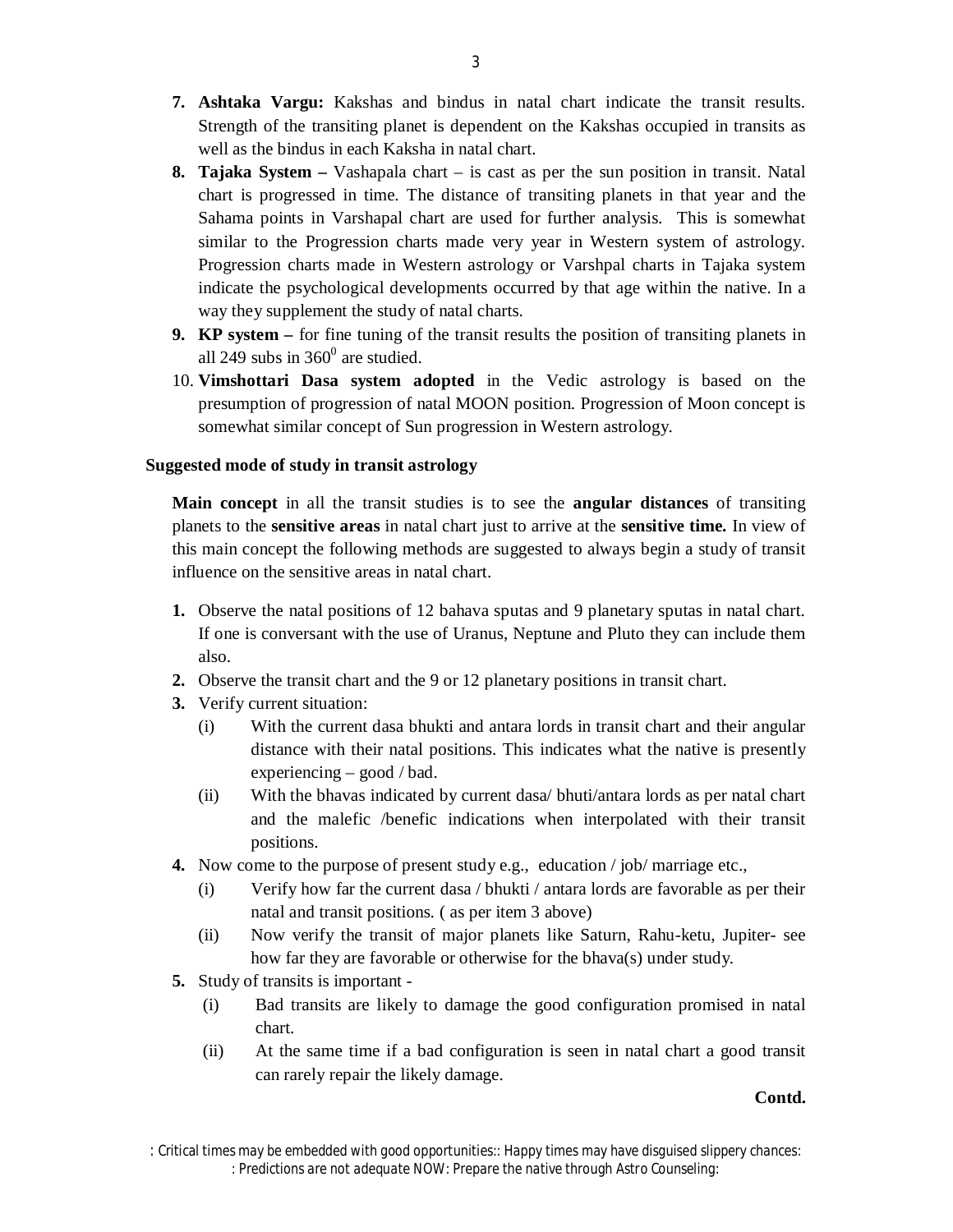*Caution:* Transiting planets by NO MEANS are capable of giving any extra benefits than what is promised in the natal chart.

- **6.** Natal chart indicate the strengths and weakness and the transits provide opportunities and the scope to fructify events.
- **7.** Observe whether any natal planet is under the influence of **TRIPLE transit** one from slow moving planets and other from fast moving planets. Slow moving planets provide benefic / malefic background and the fast moving planets set the time of event – good / bad. Slow moving planets are Jupiter, Saturn, Rahu-Ketu, Uranus, Neptune and Pluto. Fast moving planets are Sun, Mercury, Venus, Mars and Moon.
- **8.** Angular distances are expressed by way of aspects. In fact, in a zodiac of  $360^\circ$  the angular distances, if measured geometrically, from a point to point result in more than 100 connections. They start from conjunction i.e, in same degree to opposite and to the other half side. But, for practical purposes, few effective angles are taken in Vedic astrology and also in Western astrology. Vedic astrology recognized 7<sup>th</sup> aspect to all planets and special aspects to Mars, Jupiter and Saturn. Western astrology recognized conjunction, sextile, square, trine, opposition etc.,
- **9. Approaching and Separating aspects in zodiac**  Faster moving planet crosses a slow moving planet in zodiac at any time. A transiting planet while reaching an exact conjunction / aspect to a sensitive area makes an applying aspect and after that conjunction / aspect resorts to separating aspect. This cannot be ignored. Applying aspect is essential as any event in life need a gestation period to fructify. Time taken in applying aspect is likely to coincide with the gestation time taken in fructification of a life event. This is to be verified in each case and at every time. Example-Gestation time for getting a job involves getting information about availability of job; applying for it; getting an interview; getting selection and joining in a job. All these stages can be traced in phases in the duration of applying aspect. *Time span of separating aspect* may indicate the strengthening / worsening of the event so occurred.
- **10. Fructification of event always include** the "happening" or "not happening" of an event.
- **11. Retrograde planets in transit –** Transiting planets' apparent retro motions have a deep meaning in the fructification of event. This relates to the study of natal planets direct or retro position. During retro motion a planet get stagnant twice before going to retro and turning to direct motion. An event triggered in direct /retro motion may get fructified (benefic/malefic) when the retro planet get retro / directed. Some theories have ignored the retro motion. Yet, expert observations indicate that the study of retro movements is essentially indicating minor and major changes. In the present complex life situations a planet(s) retro motions cannot be ignored.
- **12. Planetary return –** When a transit planet touches the exact point of its natal position it is said as planetary return. Planet is beginning a new cycle in individual's life. Important are the return of Jupiter, Saturn, Rahu-Ketu, Uranus, Neptune and Pluto. Half returns i.e., when the planet touches the 180 degrees to its natal position is also

*<sup>:</sup> Critical times may be embedded with good opportunities:: Happy times may have disguised slippery chances: : Predictions are not adequate NOW: Prepare the native through Astro Counseling:*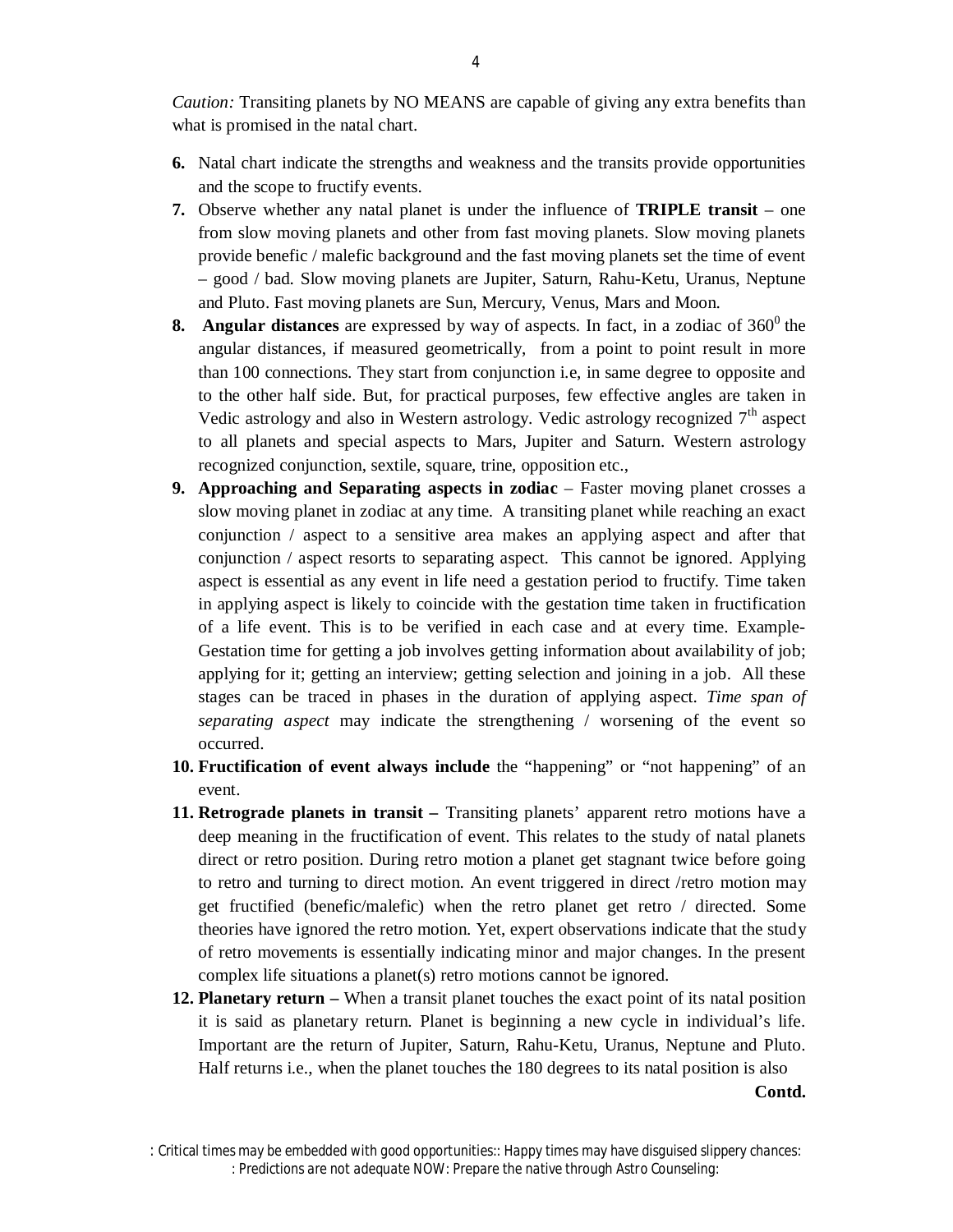important.Particularly return of Uranus, Neptune and Pluto may not occur in short life and medium life periods. So half return is important in case of Uranus, Neptune and Pluto.

- (i) Jupiter return is the ideal time for growth and development. All efforts will be rewarded.
- (ii) Saturn return is often a difficult and challenging time but the decisions taken in this period will have long lasting effect.
- (iii) Uranus return half return or full return as per age span creates casual filtrations in relationships, routine life styles are broken, people develop new interests, Many women experience pre-menopause stage in half return of Uranus. Men are also likely to experience pre-male menopause.
- (iv) Rahu-Ketu return or half return to their natal positions health care is essential.

*Following TABLE show some of the broad effects of transiting planets noticed by experts. Caution- These are general indications and every one must essentially make a holistic approach to the entire natal chart and all transiting planets in finalizing the study results. No planets work isolation. At any given time, native gets a package deal of all planets with a leadership of one or more planets by virtue of their dasa periods, lordships, transits etc.,*

| <b>Transit</b><br>of $\downarrow$ | <b>On the Natal</b><br>Point of        | <b>Likely effects</b>                                                                                                                                             |  |
|-----------------------------------|----------------------------------------|-------------------------------------------------------------------------------------------------------------------------------------------------------------------|--|
| <b>Sun</b>                        | 5th or 9th<br>bhavas or their<br>lords | Child birth in Two months                                                                                                                                         |  |
| Sun                               | Jupiter                                | Monetary gains                                                                                                                                                    |  |
| Moon                              | Jupiter                                | Monetary gains                                                                                                                                                    |  |
| Moon                              | Lagna                                  | Anxiety, sorrow, bad luck                                                                                                                                         |  |
| Moon                              | 7th or 9th<br>bhavas or their<br>lords | Marriage takes place in seventy two days - this happens very<br>often - So it may be an indication in fixing muhurtha if all<br>other planets are well placed.    |  |
| Moon                              | 5th or 9th<br>bhavas or their<br>lords | Child birth takes place in seventy two days - this happens very<br>often - So it may be an indication in fixing muhurtha if all<br>other planets are well placed. |  |
| Mars                              | 7th or 9th<br>bhavas or their<br>lords | Marriage takes place in TWO months                                                                                                                                |  |
| Mars                              | 5th or 9th<br>hhavas or their<br>lords | Child birth in 75 days                                                                                                                                            |  |
| Jupiter                           | 7th or 9th<br>bhavas or their<br>lords | Marriage takes place in NINE months                                                                                                                               |  |

*<sup>:</sup> Critical times may be embedded with good opportunities:: Happy times may have disguised slippery chances: : Predictions are not adequate NOW: Prepare the native through Astro Counseling:*